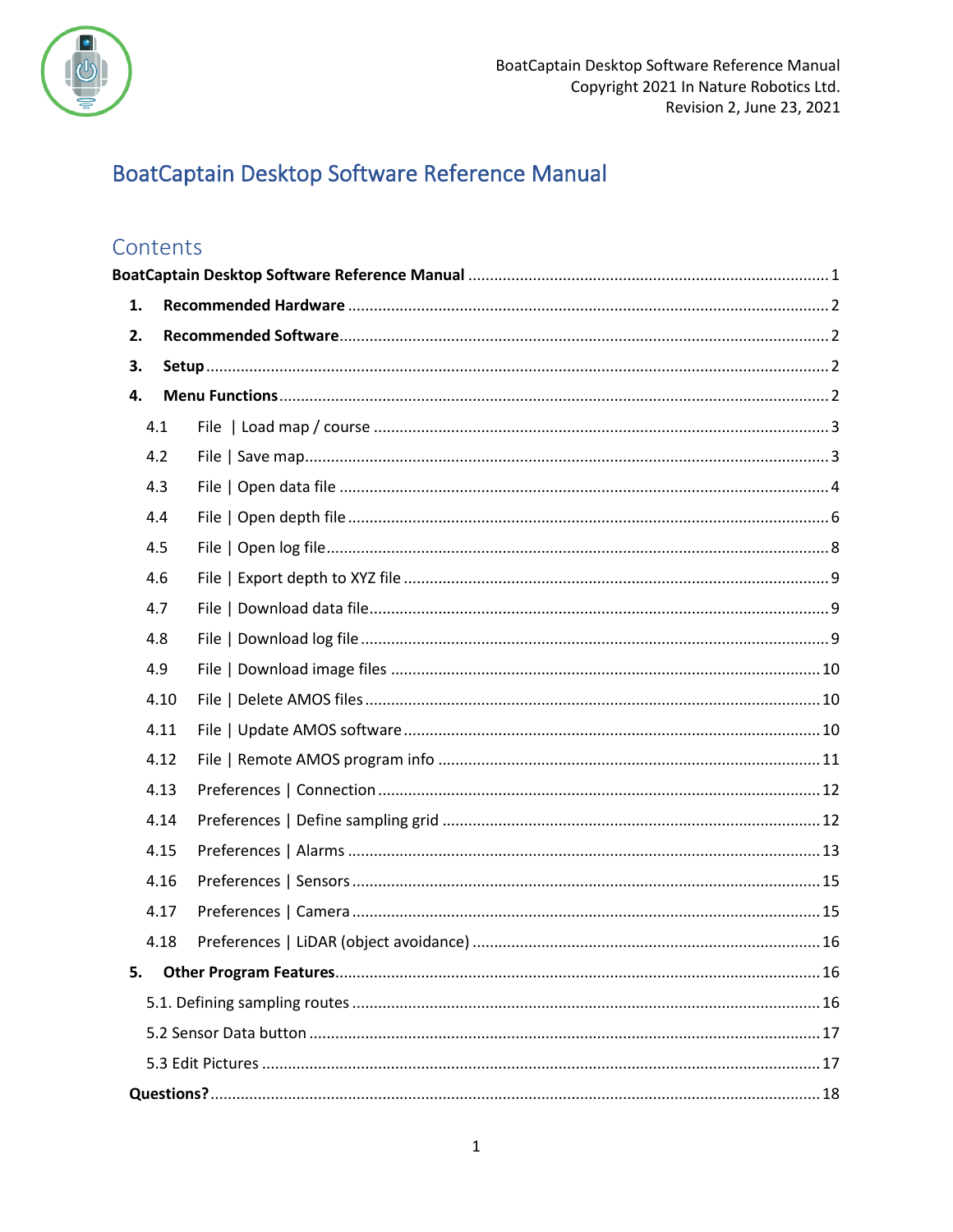

This manual explains the features of the BoatCaptain desktop software for use with AMOS robots and AMOS-related data.

## <span id="page-1-0"></span>1. Recommended Hardware

- Windows PC computer with the following minimum specifications: (i) at least 20 Gbytes of available hard drive memory for program and data file storage, (ii) at least 8 Gbytes RAM, (iii) i3 or equivalent (or better) processor.
- Optional: For direct connection to the Raspberry Pi 3B+ processor on AMOS, a USB mouse, USB keyboard, and an HDMI video monitor with HDMI cable for connection to the Raspberry Pi 3B+.
- Optional: Ethernet cable for direct connection to the Ethernet port on the Raspberry Pi 3B+ processor board on AMOS.
- Optional: USB hotspot stick for enabling LTE communications on AMOS. For example see: <https://www.bell.ca/Mobility/Products/Huawei-E8372-Turbo-Stick> .

## <span id="page-1-1"></span>2. Recommended Software

- Windows 10 operating system.
- PuTTY terminal software for logging in remotely to the Raspberry Pi 3B+ processor on AMOS. (Free download available here: [https://putty.org/\)](https://putty.org/).
- BoatCaptain desktop software (i.e. the software described in this reference manual). (Free download from In Nature Robotics available here: [https://www.innaturerobotics.com/support\)](https://www.innaturerobotics.com/support).
- Optional: Esri ArcGIS [\(https://www.esri.com/en-us/arcgis/about-arcgis/overview\)](https://www.esri.com/en-us/arcgis/about-arcgis/overview). An Esri ArcGIS account can be used for saving web maps (see [File | Save map\)](#page-2-1).
- Optional: Easy View software, available from Teledyne Caris can be used for viewing XYZ files exported from depth data using the [File | Export depth to XYZ file](#page-8-0) menu item.
- Twilio text service (if configuring text alarms), see [https://www.twilio.com/.](https://www.twilio.com/)

## <span id="page-1-2"></span>3. Setup

The installer program for the BoatCaptain desktop software can be found on the In Nature Robotics website here[: https://www.innaturerobotics.com/support](https://www.innaturerobotics.com/support) (scroll to the bottom of the page for the "Software Downloads" section and click the "Download" button. This will download a file (ex: BoatCaptain\_v094.zip) that will be saved to the Downloads folder of your computer. Find the downloaded file in the Downloads folder, and double-click it to open it, then double-click the .exe file found within it (ex: "Setup\_BoatCaptain\_v094.exe") to install it on your computer.

## <span id="page-1-3"></span>4. Menu Functions

The following summarizes each of the menu functions available within the BoatCaptain software .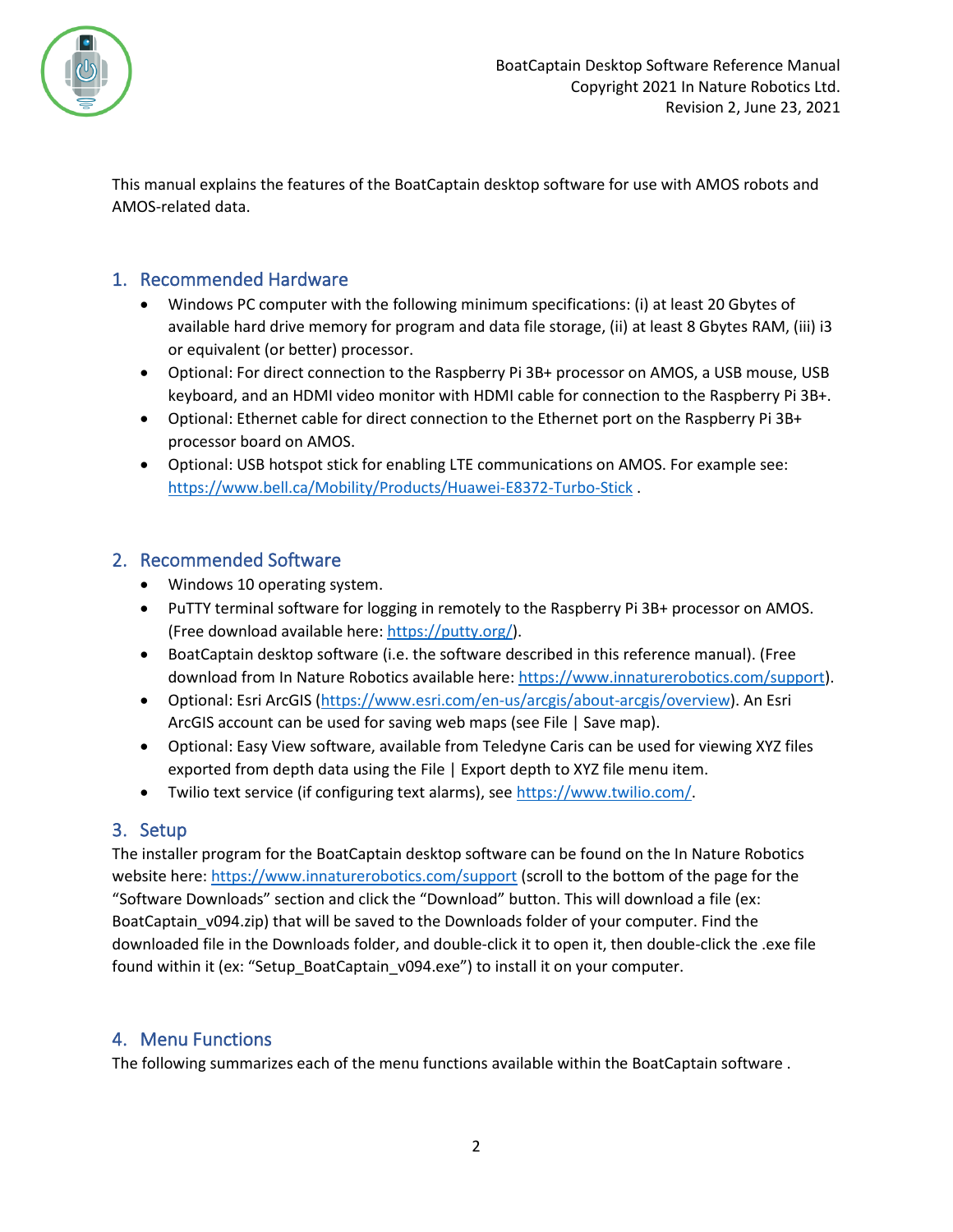

## <span id="page-2-0"></span>4.1 File | Load map / course

This loads a previously saved map or course into the map viewing area of the program window. The file loaded can be a .txt file created using the 'Save Course' button in the top-right corner of the window, or it can be a web map created using th[e File | Save map](#page-2-1) menu item.

| Select Map                                                                                                      |               | × |
|-----------------------------------------------------------------------------------------------------------------|---------------|---|
|                                                                                                                 |               |   |
| Recently saved maps:                                                                                            |               |   |
| Lake Utopia, https://www.arcgis.com/home/item.html?id=b436d6dc16f84f82be0dadfb4685d440<br>C:\tmp\CanalRoute.txt |               |   |
| C:\tmp\LakeUtopia_CanalBeach.txt<br>C:\tmp\kellyscreekgrid1.txt                                                 |               |   |
| C:\tmp\LimeKilnBay2.txt<br>C:\tmp\LimeKilnBay.txt                                                               |               |   |
| C:\tmp\beaverdam_test2.txt                                                                                      |               |   |
| File / Course Map<br>Œ                                                                                          |               |   |
| C Web Map                                                                                                       |               |   |
|                                                                                                                 |               |   |
| C:\tmp\LakeUtopia_CanalBeach.txt<br>Filename:                                                                   | <b>Browse</b> |   |
|                                                                                                                 |               |   |
| Load                                                                                                            |               |   |
|                                                                                                                 |               |   |
|                                                                                                                 |               |   |

#### <span id="page-2-1"></span>4.2 File | Save map

This saves the current map view as a web map. An Esri ArcGIS account is required to save this map [\(https://www.esri.com/en-us/arcgis/about-arcgis/overview\)](https://www.esri.com/en-us/arcgis/about-arcgis/overview).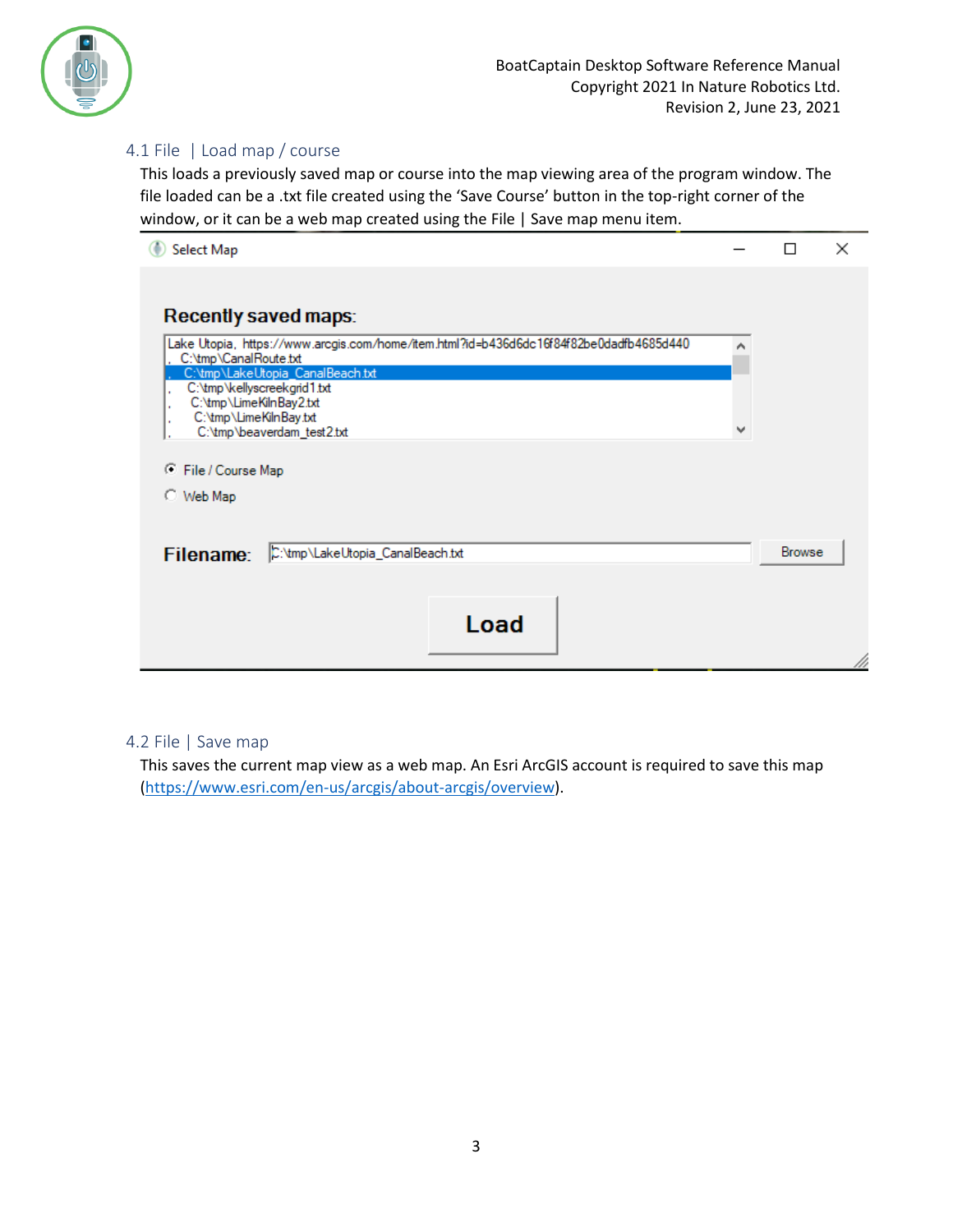

| Save Map                                                                                            |  |
|-----------------------------------------------------------------------------------------------------|--|
| Name of Map                                                                                         |  |
| My Test Map                                                                                         |  |
| Description of Map                                                                                  |  |
| This is a description of my map                                                                     |  |
| Tags (Optional - separate any tag words or phrases with commas)<br>WaterQuality, Depth, Temperature |  |
| Cancel<br>OK                                                                                        |  |

## <span id="page-3-0"></span>4.3 File | Open data file

This opens a data file that was previously downloaded from an AMOS robot using th[e File |](#page-8-1)  [Download data file](#page-8-1) menu item. The default name of the data file will be "sensordatafile.txt", and it is an ASCII text, comma-delimited file. After selecting a file, a choice of the type of data to view (similar to below) is presented: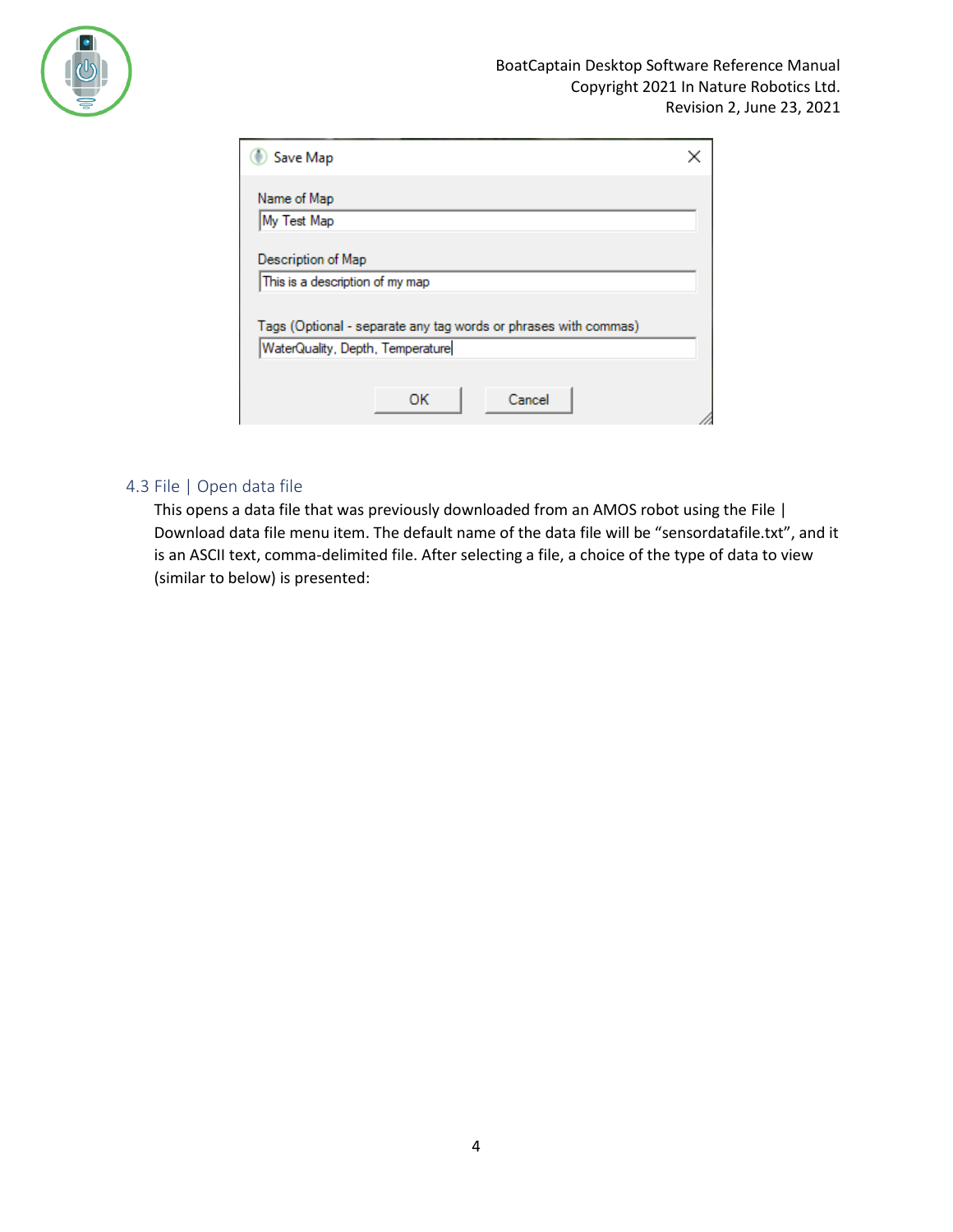

| Select Sensor Data to View | × |
|----------------------------|---|
|                            |   |
| <b>Water Temperature</b>   |   |
| C CPU Box Temp #1 (°C)     |   |
| C Conductivity (mS/cm)     |   |
| $\circ$ Leak               |   |
| C Battery Voltage (V)      |   |
| C Current (A)              |   |
| C R.H. CPU (%)             |   |
| C R.H. Battery (%)         |   |
| C Battery Temp (°C)        |   |
| C Wireless RX Power (dBm)  |   |
| <b>C</b> Solar Power       |   |
|                            |   |
|                            |   |
| OK                         |   |
|                            |   |

After the data type radio button is selected, press the 'OK' button to view the data: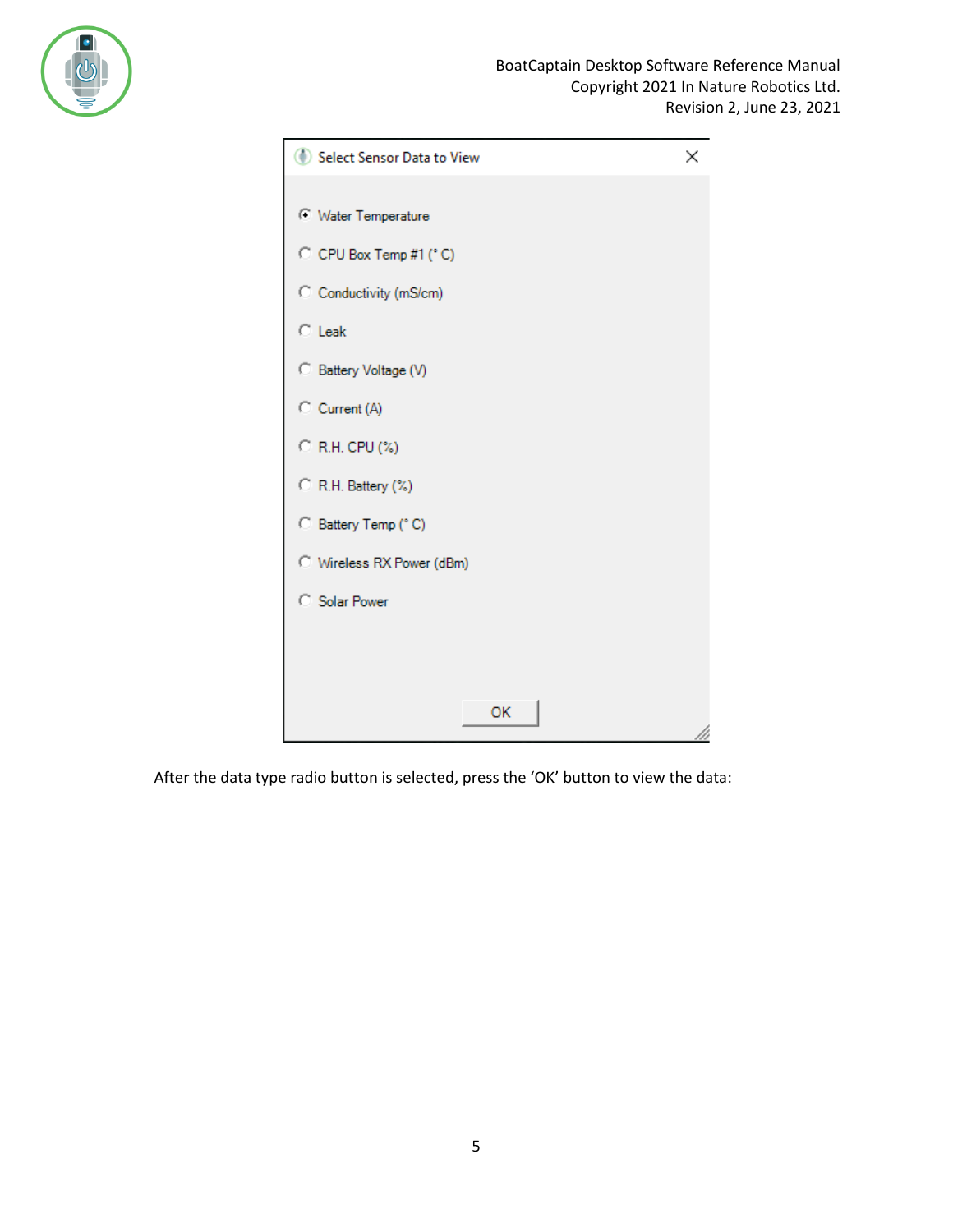



## <span id="page-5-0"></span>4.4 File | Open depth file

This opens a depth file that was previously downloaded from an AMOS robot using the [File |](#page-8-1)  [Download data file](#page-8-1) menu item. The default name of the file will be "depthdata.txt", and it is an ASCII text, comma-delimited file. After selecting a file, a choice of the type of data to view is presented: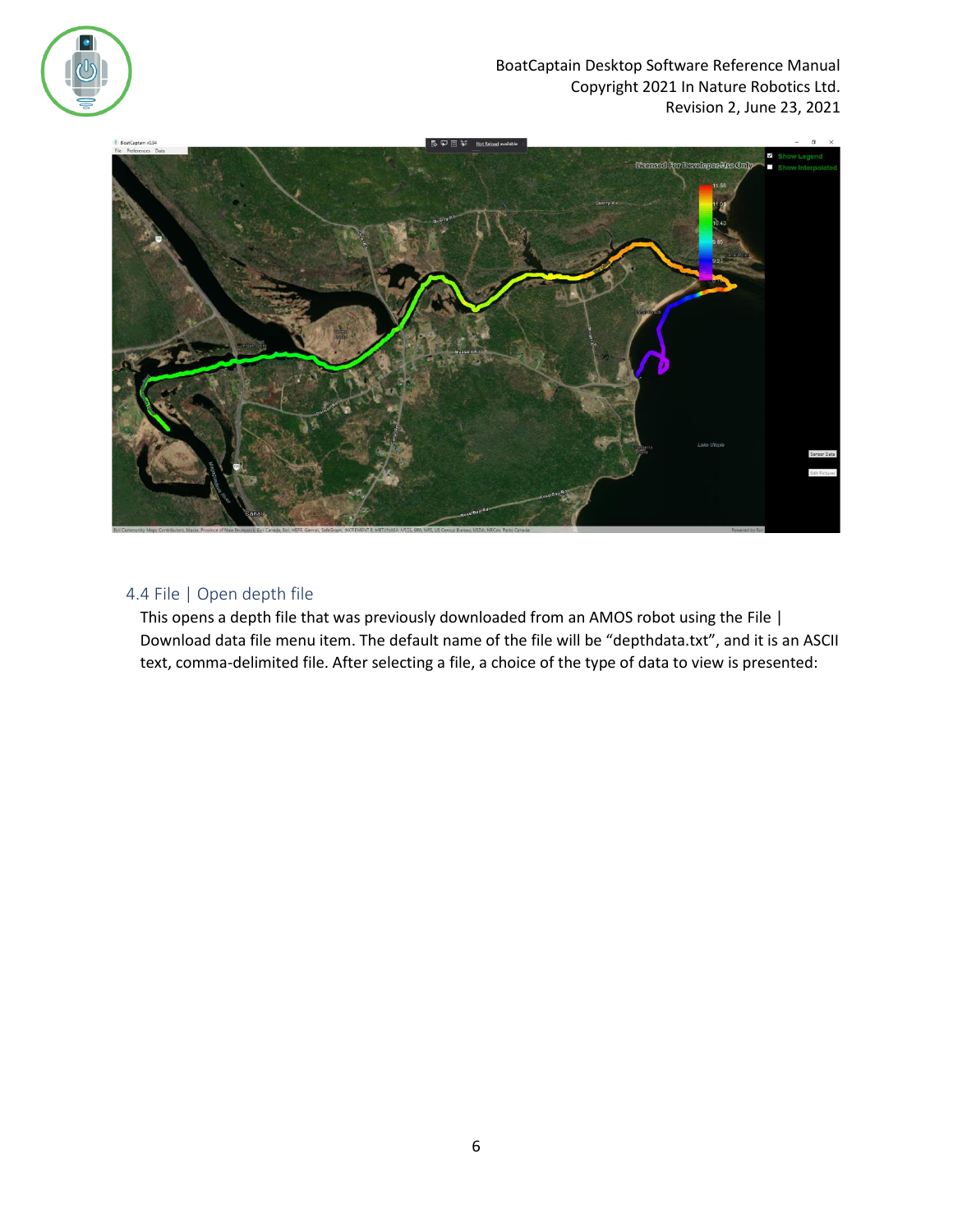

| Select Sensor Data to View | × |
|----------------------------|---|
|                            |   |
| <b>Water Temperature</b>   |   |
| C Depth (m)                |   |
|                            |   |
|                            |   |
|                            |   |
|                            |   |
|                            |   |
|                            |   |
|                            |   |
|                            |   |
|                            |   |
|                            |   |
|                            |   |
|                            |   |
|                            |   |
| OK                         |   |
|                            |   |

Select either the 'Water Temperature' or 'Depth' radio button and then click the 'OK' button.

An example of some depth data appears below: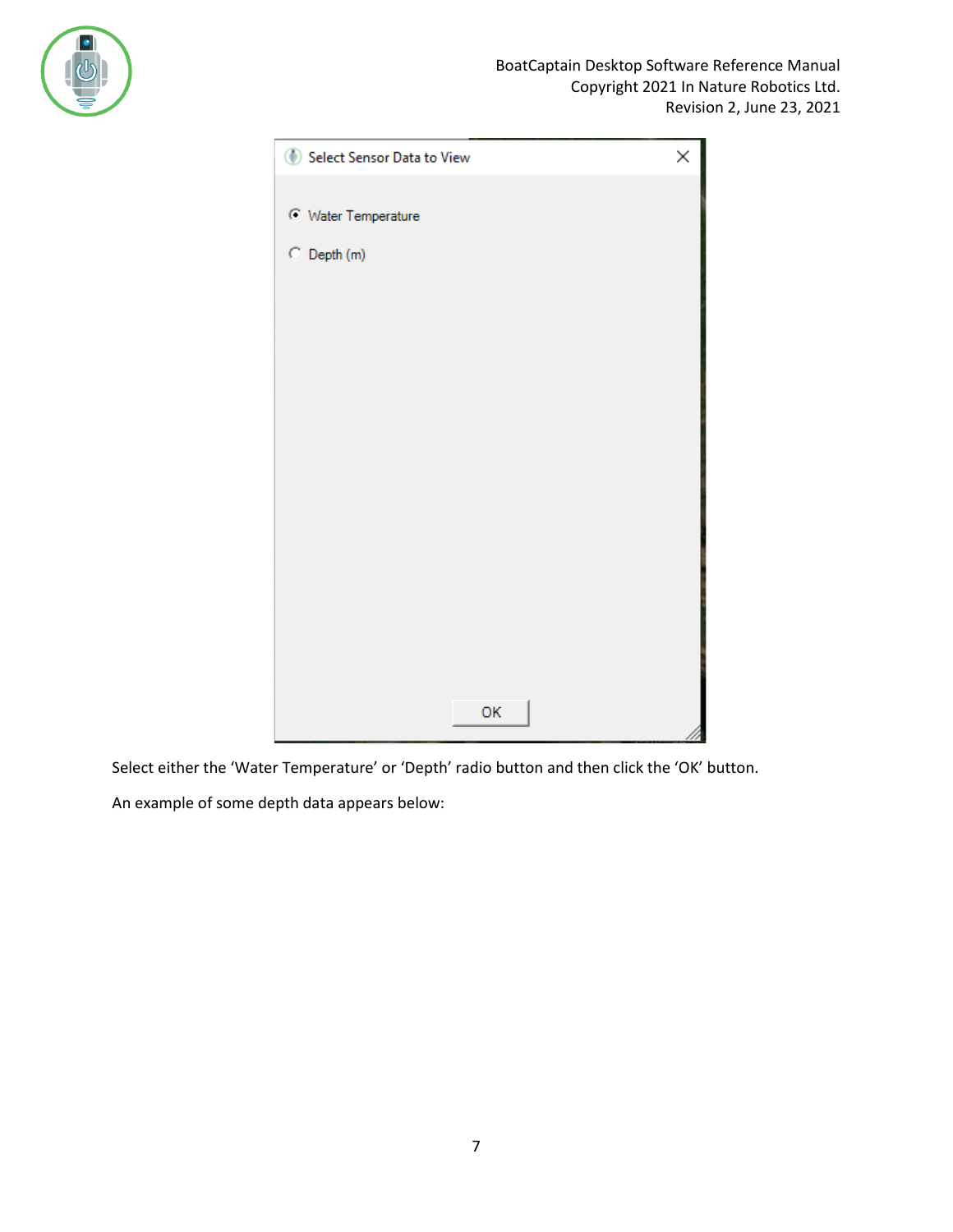



#### <span id="page-7-0"></span>4.5 File | Open log file

Every time that AMOS runs, it records a log file with a naming format of "shiplog\_YYYY\_MM\_DD\_HH\_MM\_SS.txt" which can be downloaded using the File | Download log file menu item. If this file is opened, it displays the path of the AMOS robot over time, along with the measured battery voltage. Playback controls appear in the bottom right corner of the program window for viewing where the boat was at different points in time, and what its battery voltage was at each time.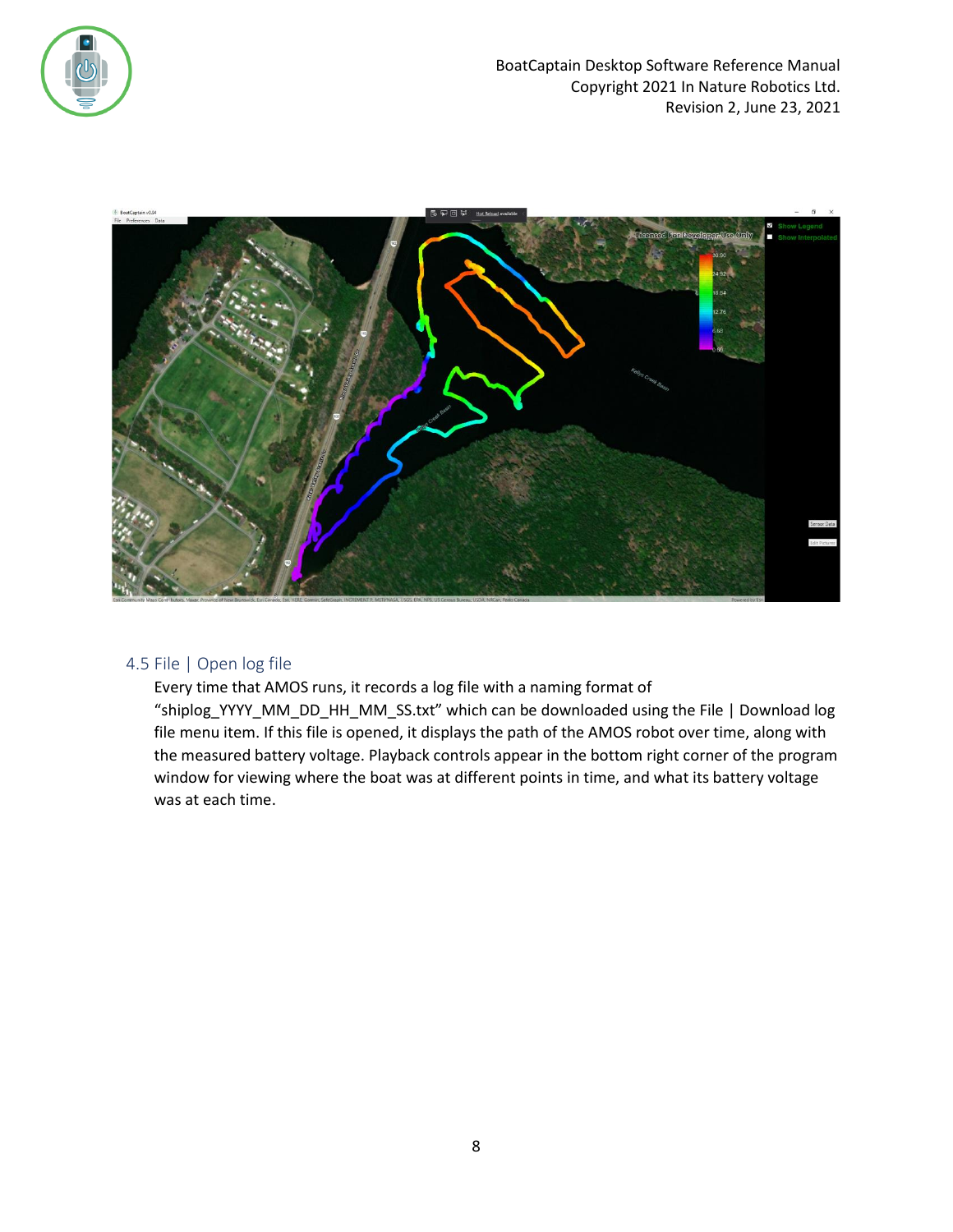



## <span id="page-8-0"></span>4.6 File | Export depth to XYZ file

This menu item exports a depth data file downloaded from AMOS using the [File | Download data](#page-8-1)  [file](#page-8-1) menu item, and converts it to a text XYZ file that can be opened and viewed using the "Easy View" software from Teledyne Caris ([http://www.teledynecaris.com/en/products/easy-view/\)](http://www.teledynecaris.com/en/products/easy-view/).

#### <span id="page-8-1"></span>4.7 File | Download data file

This requires a connection to the AMOS robot, using th[e Preferences | Connection](#page-11-0) menu item. The software checks to see which data files are available for download on AMOS, and presents them in a dialog for selection. Choose the desired file(s) and select a folder on the PC for saving them. If there are many data files or they are very large (more than 1 Mbyte), a network connection is recommended for faster download speeds.

#### <span id="page-8-2"></span>4.8 File | Download log file

This requires a connection to the AMOS robot, using th[e Preferences | Connection](#page-11-0) menu item. The software checks to see which log files are available for download on AMOS, and presents them in a dialog for selection. Choose the desired file(s) and select a folder on the PC for saving them. If there are many data files or they are very large (more than 1 Mbyte), a network connection is recommended for faster download speeds.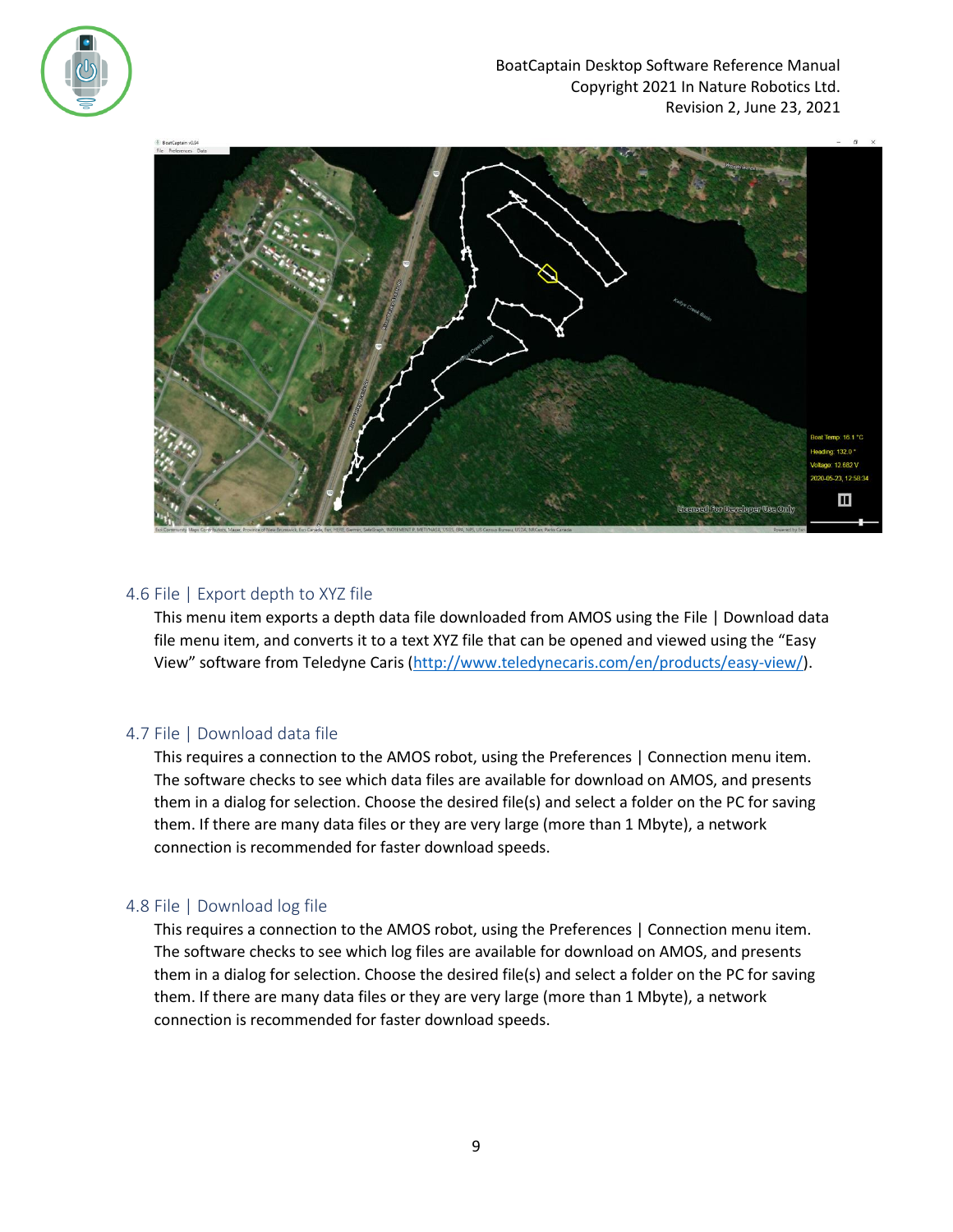

## <span id="page-9-0"></span>4.9 File | Download image files

This requires a connection to the AMOS robot, using th[e Preferences | Connection](#page-11-0) menu item. The software checks to see which image files are available for download on AMOS, and presents them in a dialog for selection. Choose the desired file(s) and select a folder on the PC for saving them. Image files tend to be relatively large in size, so a network connection is recommended for downloading them more quickly.

## <span id="page-9-1"></span>4.10 File | Delete AMOS files

This requires a connection to the AMOS robot, using th[e Preferences | Connection](#page-11-0) menu item. The software lists all of the data, log, and image files available on AMOS in three separate list boxes. Below each list box is a 'Delete' button that is enabled when one or more files are selected. Highlighting one or more files and then clicking the corresponding 'Delete' button deletes them from AMOS instantly. Be sure that important data files have been downloaded using the [File |](#page-8-1)  [Download data file](#page-8-1) menu item, prior to deleting them.

## <span id="page-9-2"></span>4.11 File | Update AMOS software

This requires a connection to the AMOS robot, using th[e Preferences | Connection](#page-11-0) menu item. The software presents a dialog like the following:

| <b>Update AMOS Software</b>                                                         | П             | $\times$ |
|-------------------------------------------------------------------------------------|---------------|----------|
| Port Number (for SSH, default = 22)<br>AMOS IP Address<br>192.168.5.1<br>22         |               |          |
| Update Filename                                                                     |               |          |
| C:\Computer_Programs\AMOS\AMOS\Source\amos_update_2021_06_23.zip                    | <b>Browse</b> |          |
| <b>AMOS Username</b><br>pi<br>AMOS Password<br><b>▽</b> View Password<br>amos_robot |               |          |
| Do Update                                                                           |               | D.       |

The "Update Filename" is a specially formatted .zip file supplied from In Nature Robotics. The update establishes a secure shell connection to AMOS to copy the necessary files and perform the necessary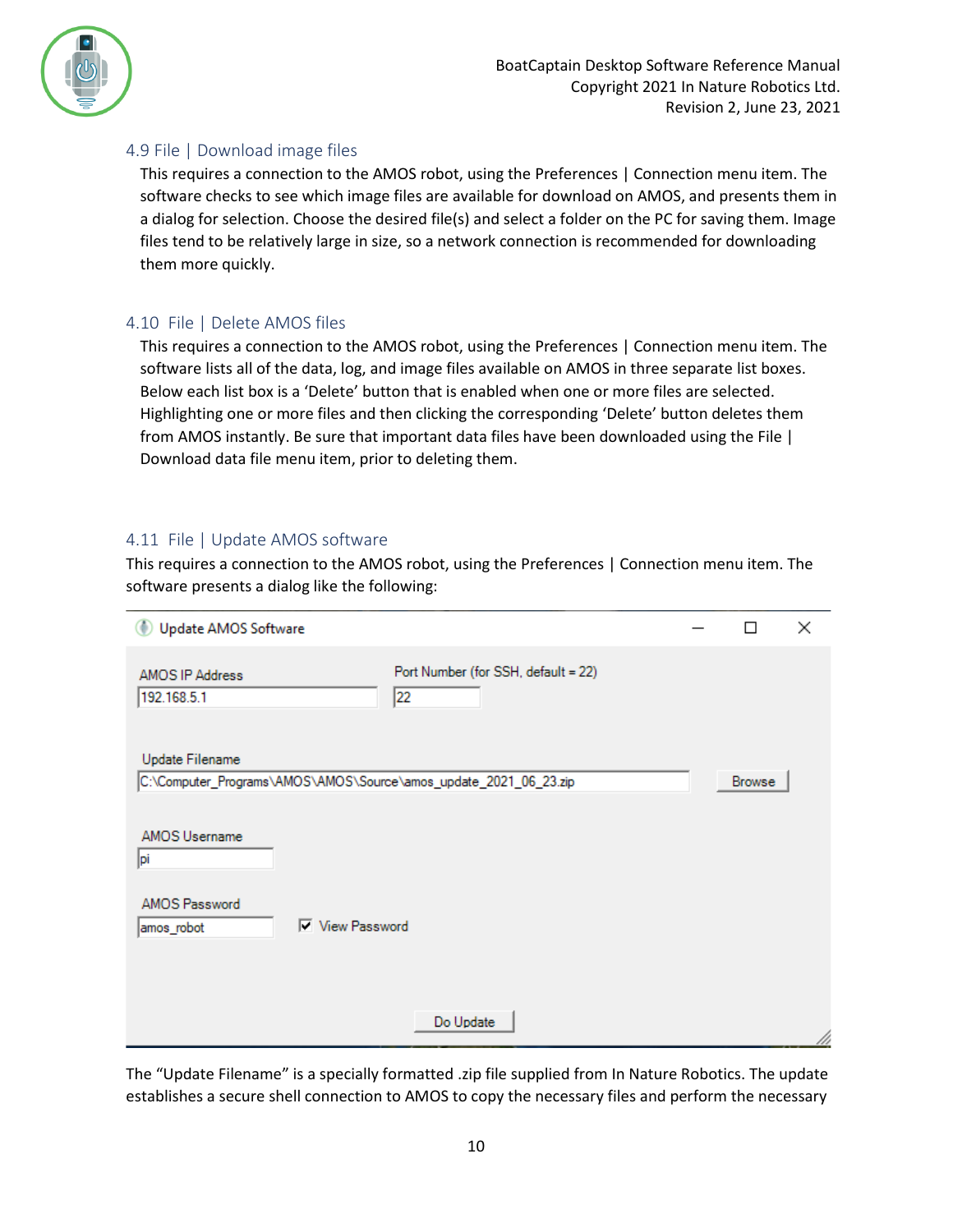

remote build commands. The update generally requires a minute or two to complete. Once completed, AMOS will reboot itself, and it will be necessary to restart the BoatCaptain software.

## <span id="page-10-0"></span>4.12 File | Remote AMOS program info

This menu item requires a connection to the AMOS robot, using the [Preferences | Connection](#page-11-0) menu item. The software checks the remote program settings, such as the name of the script that is currently running, what step of the script it is currently on, and can be used to advance or go back within a running script. It can also be used to stop a script and / or load a new script.

| <b>Remote Script Settings</b>                                     |                    | П | $\times$ |
|-------------------------------------------------------------------|--------------------|---|----------|
| Remote script name currently running: MyTestScript                | Stop Remote Script |   |          |
| Current Step:                                                     |                    |   |          |
| Go forward one step<br>Go back one step                           | Refresh            |   |          |
| Load existing script file on AMOS<br>Load new script file         |                    |   |          |
| Stop execution of current AMOS program<br>Reboot AMOS             |                    |   |          |
| Program command line parameters /dev/ttyUSBPort1 MyTestScript.txt |                    |   |          |
| OK                                                                |                    |   |          |

The program command line parameters are used to control how AMOS starts up. Typically, if a direct serial wireless link (i.e. the AMOSRemote) is being used, the program command line parameters should be "/dev/ttyUSBPort1 <*script name*>" where *script name* refers to the name of a sampling course defined by starting up a new BoatCaptain program session, left-clicking a series of one or more sample location points, and then clicking the Save Course button in the top-right corner of the program window. If a network connection is being used, the program command line parameters should be "0.0.0.0 <*script name*>". The "0.0.0.0" portion can be replaced with the IP address of the AMOS computer.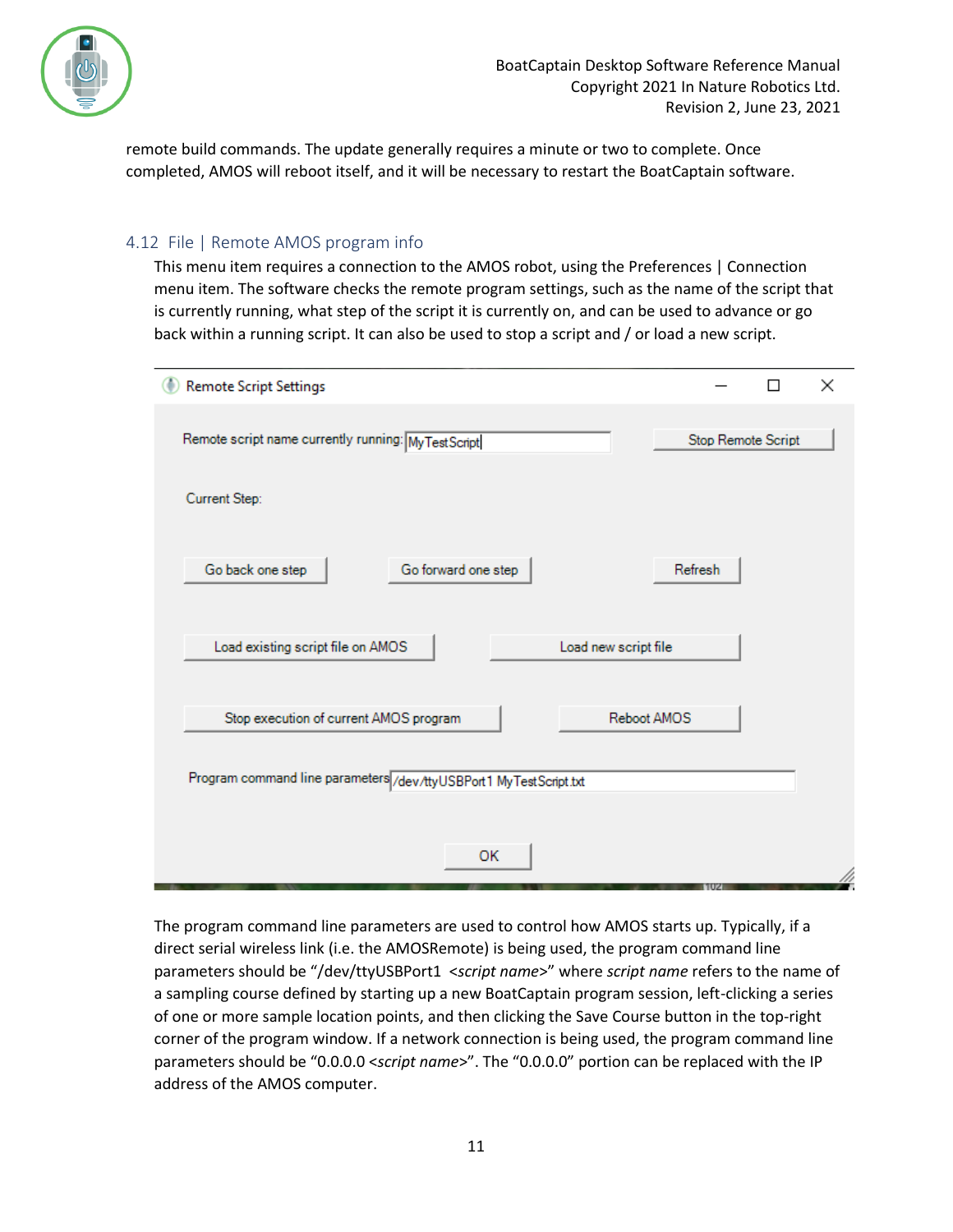

## <span id="page-11-0"></span>4.13 Preferences | Connection

This opens a dialog that presents a choice between either a direct serial wireless link (using the AMOSRemote device) or some other network link between the AMOS computer and the PC running the BoatCaptain software.

| <b>Connect To AMOS</b><br>O |                                     | ×<br>$\mathsf{L}$ |
|-----------------------------|-------------------------------------|-------------------|
| C Direct Link               | <b>COM Port</b><br>COM <sub>3</sub> |                   |
| C Internet / Network Link   | <b>IP Address</b><br>10.0.0.195     | Port Number       |
|                             | Cancel<br>OK                        |                   |

If a network link is chosen, the default port number used by the AMOS software is 81.

#### <span id="page-11-1"></span>4.14 Preferences | Define sampling grid

This presents a dialog similar to the following:

| <b>Set Sample Grid Spacing</b>                                                         |  | × |
|----------------------------------------------------------------------------------------|--|---|
| Set the spacing for the sample grid, and click and drag on the map to define the area. |  |   |
| Close this window or press 'ESC' when done.                                            |  |   |
| North / South Spacing                                                                  |  |   |
| 100.0<br>m                                                                             |  |   |
| East / West Spacing<br>100.0<br>m                                                      |  |   |
| Rotate<br>0.0<br>degrees                                                               |  |   |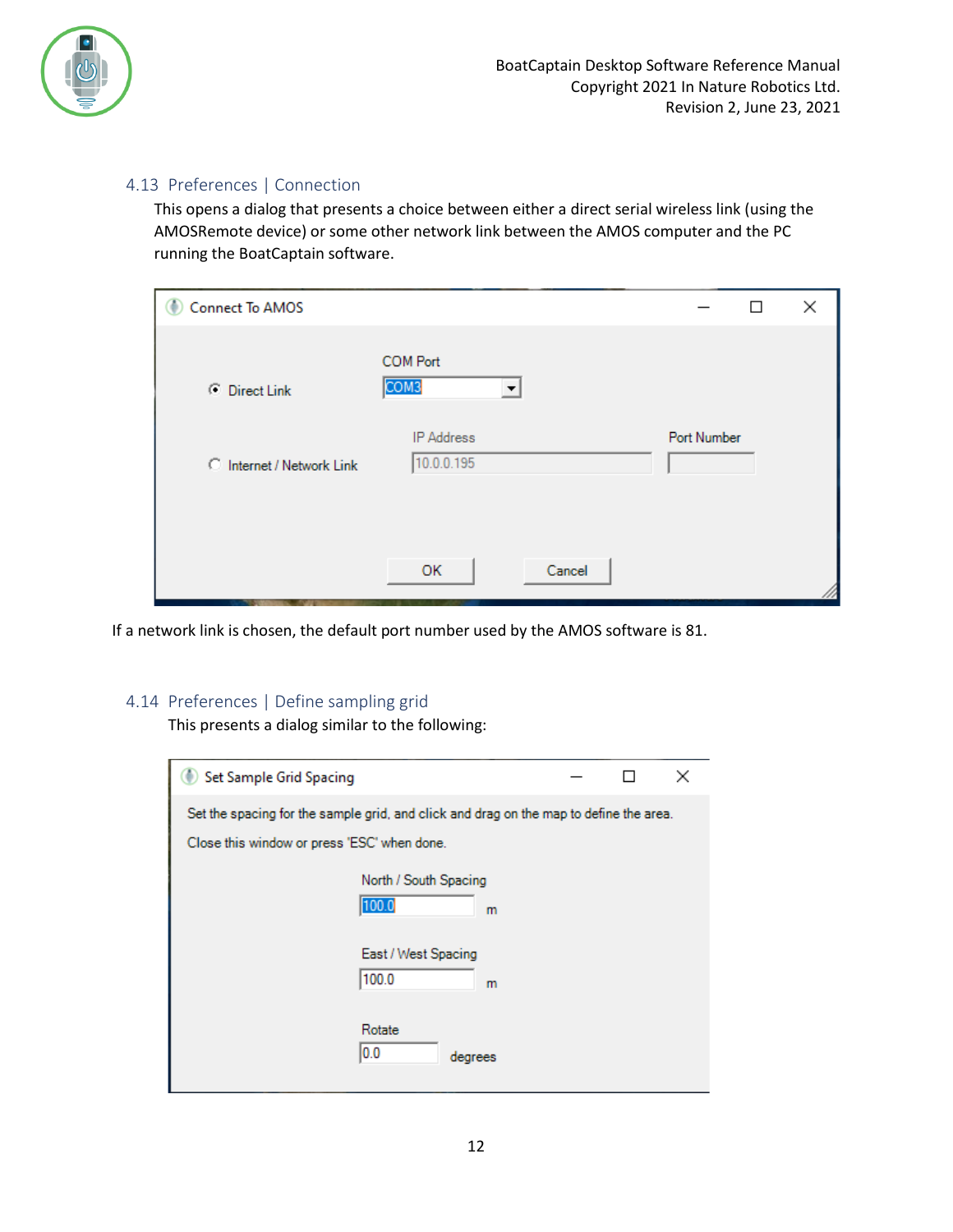

That allows the user to quickly create a grid of sampling points on the map. Set the spacing in the north / south and east / west directions, and (if desired) set a rotation angle for the grid. Then left-click and drag the mouse on the map to define a sampling grid. When the grid is finished, close the "Set Sample Grid Spacing" dialog window. Individual grid points can then be removed if necessary, by right-clicking on them.



#### <span id="page-12-0"></span>4.15 Preferences | Alarms

This menu item requires a connection to the AMOS robot, using the [Preferences | Connection](#page-11-0) menu function. It brings up the following dialog: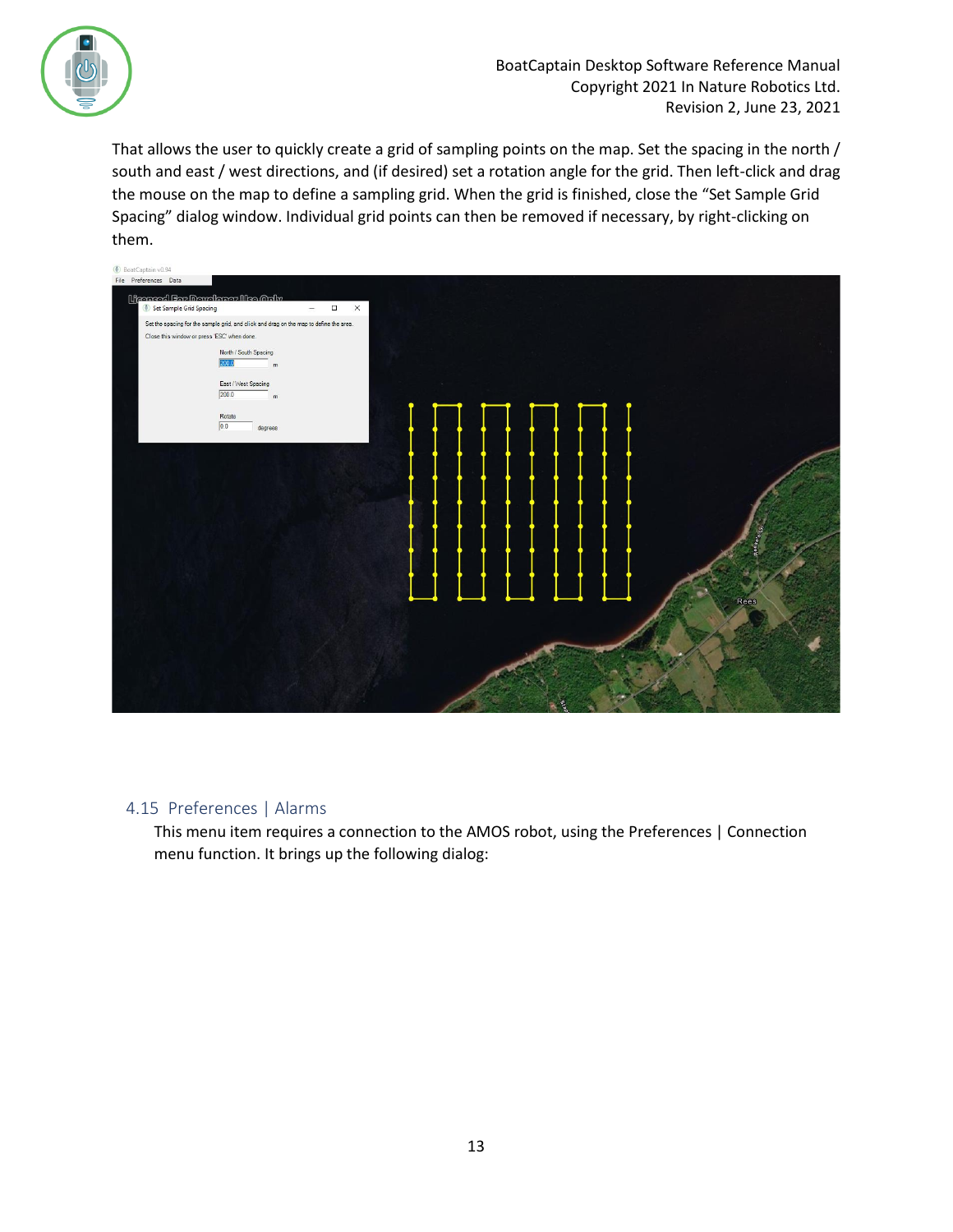

| Configure Alarms                          |                                                                                                                     | $\Box$ e<br>$\mathbf{x}$ |
|-------------------------------------------|---------------------------------------------------------------------------------------------------------------------|--------------------------|
|                                           | Alams can be issued for low battery or water intrusion. Either emal or text (SMS) can be used for the notification. |                          |
| <b>Email Settings</b>                     |                                                                                                                     |                          |
| Email Notification                        |                                                                                                                     |                          |
| From Address:                             |                                                                                                                     |                          |
| To Address(es):                           |                                                                                                                     |                          |
| Email Account Usemame:                    |                                                                                                                     |                          |
| Email Account Password:                   |                                                                                                                     |                          |
| Port Number:                              |                                                                                                                     |                          |
| Email Server Address:                     |                                                                                                                     |                          |
| Text Settings (requires a Twilio Account) |                                                                                                                     |                          |
| □ Text Notification                       |                                                                                                                     |                          |
| From Phone #:                             |                                                                                                                     |                          |
| To Phone #'s:                             |                                                                                                                     |                          |
| Twilio Account ID:                        |                                                                                                                     |                          |
| Twilio Authorization Token:               |                                                                                                                     |                          |
| Status message text                       |                                                                                                                     |                          |
|                                           | <b>OK</b>                                                                                                           |                          |

AMOS can be configured to send out an email or text alarm if it encounters a low battery or detects a leak. Leak detection requires the installation of optional leak sensors (available from In Nature Robotics). Text alarms require a valid Twilio account ID and authorization token.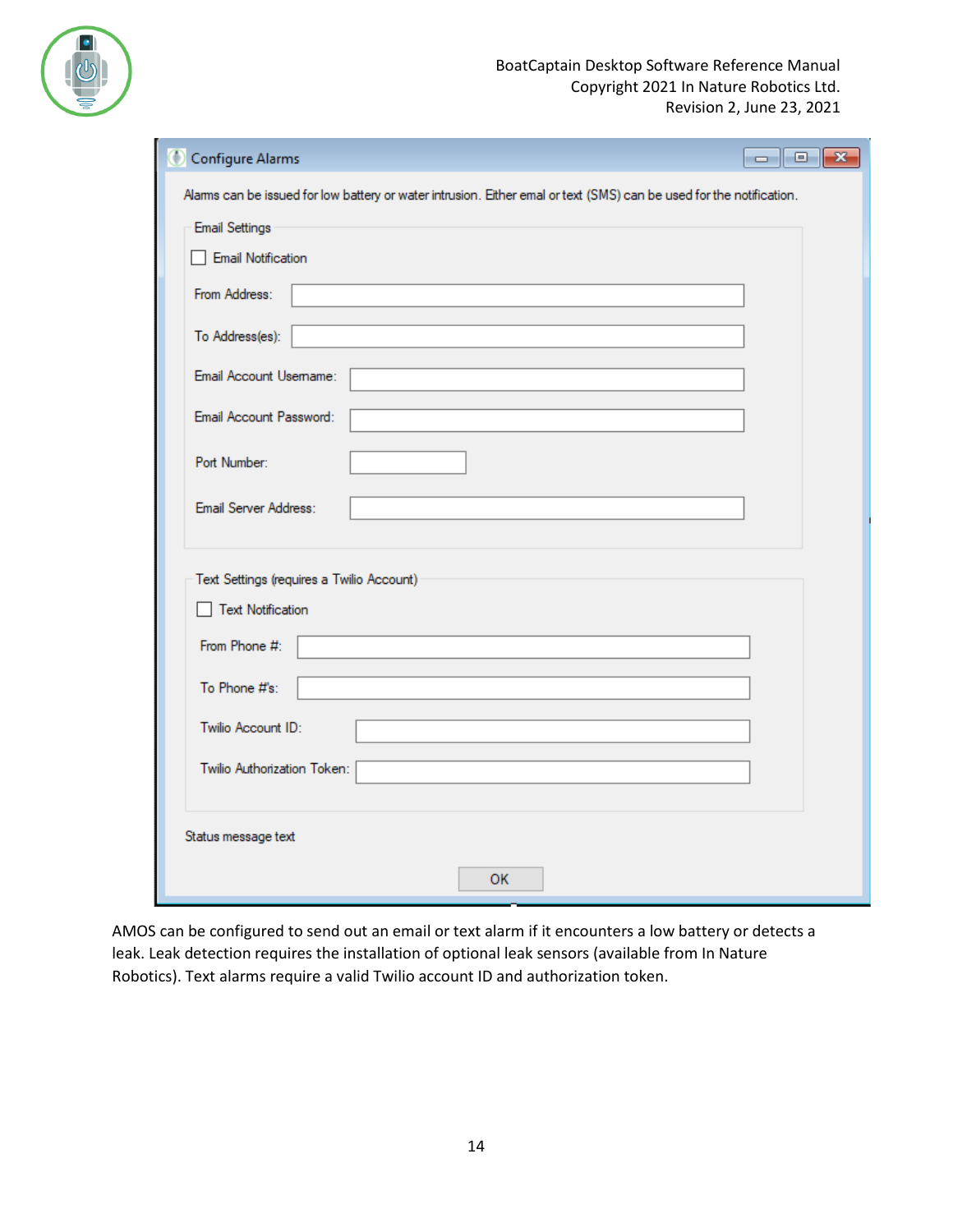

## <span id="page-14-0"></span>4.16 Preferences | Sensors

This menu item requires a connection to the AMOS robot, using the [Preferences | Connection](#page-11-0) menu function. It brings up a dialog similar to the following:

| $\overline{\phantom{a}}$ $\overline{\phantom{a}}$<br>$\mathbf{x}$<br>Sensors |
|------------------------------------------------------------------------------|
| Water Temperature                                                            |
| Turbidity<br>Channel<br>$\mathsf{L}$<br>✓                                    |
| $\Box$ pH<br>Channel<br>$\checkmark$                                         |
| Depth                                                                        |
| Dissolved O2                                                                 |
| Conductivity                                                                 |
| OK                                                                           |

Note: Sensors (except for included temperature sensors) are purchased separately or can be bundled with an AMOS package. Additional sensors are available upon request. Contact In Nature Robotics for details. Certain sensors (ex: turbidity and pH in the above dialog) are analog sensors, and are sampled by the onboard A to D converter on AMOS, so if they are being used, it is necessary to specify the number of the A to D channel (typically 1 to 4).

#### <span id="page-14-1"></span>4.17 Preferences | Camera

This menu item requires a connection to the AMOS robot, using the [Preferences | Connection](#page-11-0) menu function. It brings up a dialog similar to the following: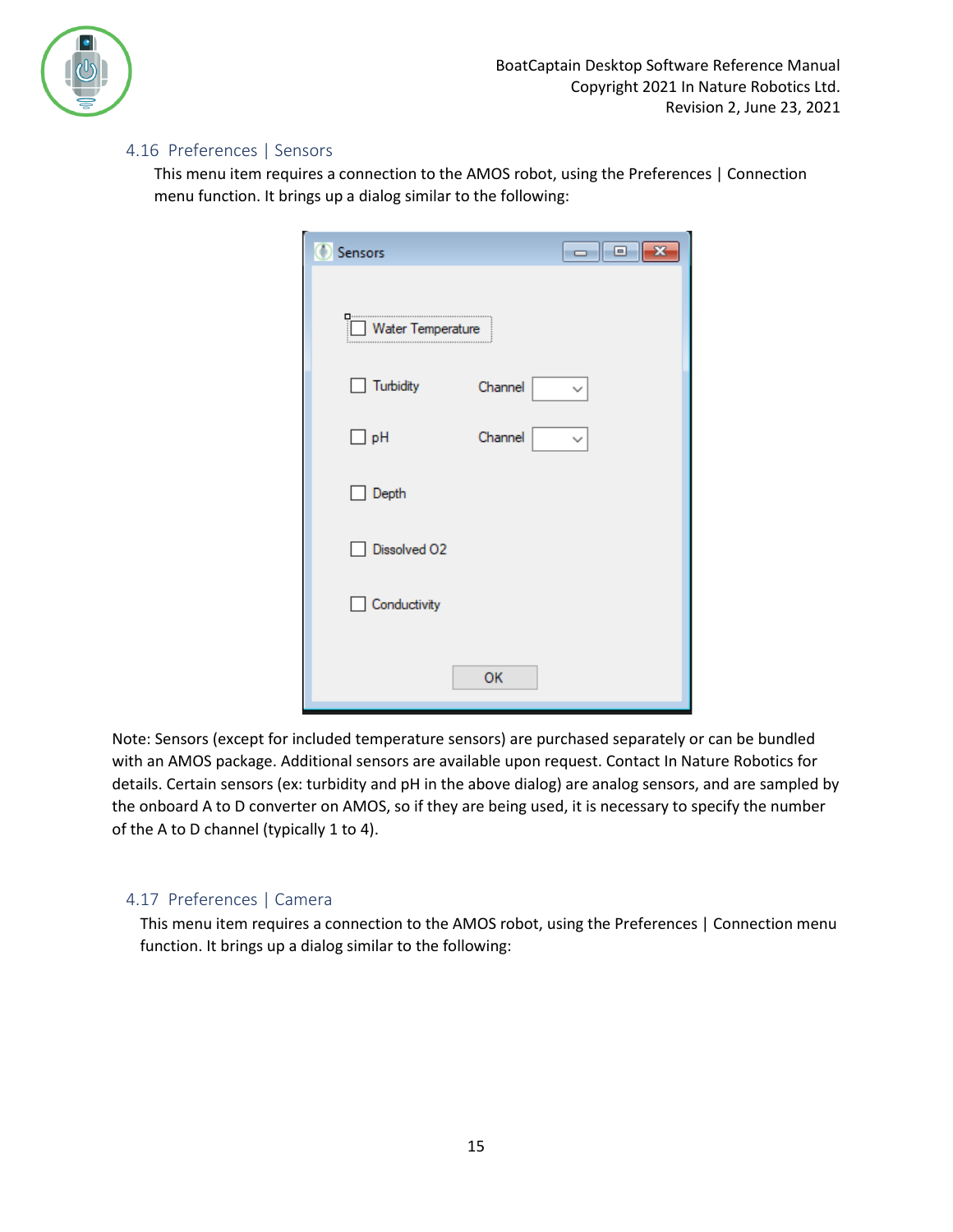

| Camera Settings                      |         | $\blacksquare$ |
|--------------------------------------|---------|----------------|
| Storage folder on AMOS for pictures: |         |                |
| Image filename prefix:               |         |                |
| Continuous pictures mode             |         |                |
| Interval between pictures:           | seconds |                |
|                                      | OK      |                |

The above dialog is used to configure where and how visual pictures are taken on AMOS. Individual pictures can be planned at certain locations on the map by left-clicking a map point while holding down the 'P' key, or they can be taken continuously, by selecting the "Continuous pictures mode" checkbox above.

#### <span id="page-15-0"></span>4.18 Preferences | LiDAR (object avoidance)

This option requires the optional LiDAR module from In Nature Robotics. It can be used to detect obstacles up to 20 m distant, and either stop the boat automatically or attempt to automatically steer around them. It can also be used to automatically take pictures if an obstacle is detected in the path of the boat.

## <span id="page-15-1"></span>5. Other Program Features

#### <span id="page-15-2"></span>5.1. Defining sampling routes

Sampling points can be defined in a new program session by left-clicking the mouse at various points on a section of the map. It is possible at the same time to zoom in or out with the mouse wheel and pan the map around by left-clicking and moving the mouse around. To remove a sample point, right-click on it. Sample point grids can also be defined using the [Preferences | Define sampling grid](#page-11-1) menu item. To save the sampling course, click the 'Save Course' button in the top-right corner of the program window: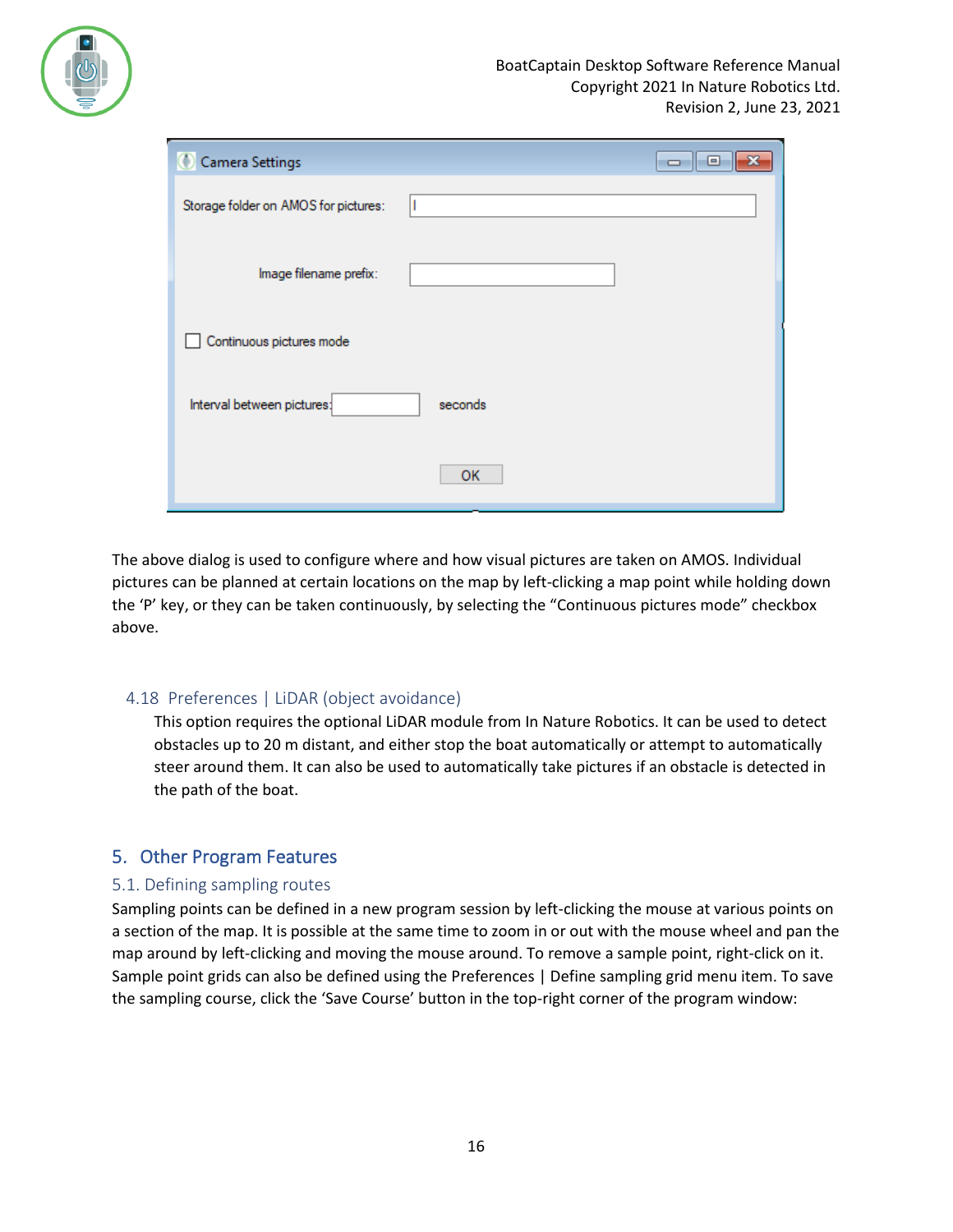



## <span id="page-16-0"></span>5.2 Sensor Data button

If a data file was opened using the [File | Open data file](#page-3-0) o[r File | Open depth file](#page-5-0) menu item, the 'Sensor Data' button in the bottom-right corner of the window can be clicked to change the type of data that is currently being viewed in the map.

#### <span id="page-16-1"></span>5.3 Edit Pictures

If one or more picture points were defined by left-clicking on the map and holding down the 'P' key, the 'Edit Pictures' button can be used to define how many photos to take at each location, and what heading direction should be used for each photo.